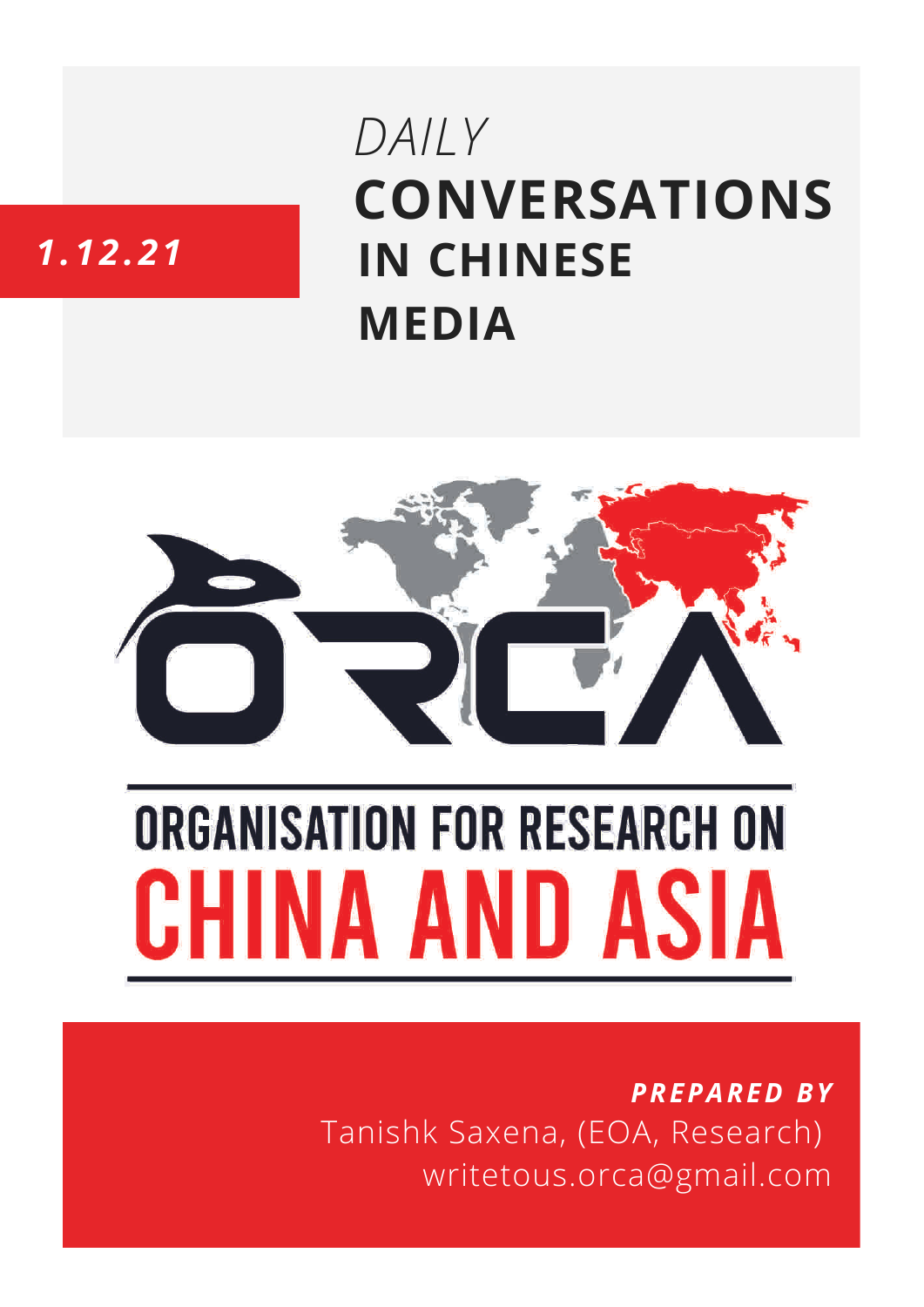#### **I. Social Media Chatter in China**

- **Blackisting of social media influencers in China:** China's Association of Performing Arts has [issued](https://www.whatsonweibo.com/li-xuezheng-defies-online-celebrity-blacklist-says-hell-help-zhang-zhehan-file-lawsuit/) a blacklist, but Li Xuezheng, a prominent social media influencer has challenged their legal authority to do so.
- **Cigarette butt fell from the sky:** In a video [released](https://www.toutiao.com/a7036942709306851853/) by the official TikTok account of the Luzhou Public Security Bureau of Sichuan Province, an unextinguished cigarette butt fell from the sky at a place in Luzhou, Sichuan Province, burning through the roof of a child stroller. During the incident, the baby was inside the stroller. Reports have shown that it recognized the DNA of a man from the cigarette. The short video caused heated discussion among netizens on the internet and rushed to the hotlist.
- **Corruption in Construction Bureau:** A post went viral over Weibo that a section chief of the Fire Acceptance Section of the Construction Bureau in Wuhan cheated and threatened an informant. In [respons](https://www.sohu.com/a/505065536_120094090)e to this post, officials have released a statement that the allegations are under review and would be investigated. The report further suggested that it is a section clerk, not a section chief.
- **Taiwanese singer showed evidence of being a Chinese Citizen:** Taiwanese singer Qian Baihui is popular in both China and Taiwan. Her recent post made a sensation as the short video [contained](https://news.ifeng.com/c/8BeHBe1OnkN) evidence that she has been a Chinese citizen for nearly 20 years. She also captioned in the video that 'no matter where I am, my motherland is my strong support, and I am very proud of it.'

#### **II. News in China**

- China has sent a summons to Japan envoy over Taiwan remarks by former Japanese prime minister Shinzo Abe. He [commented](https://www.hindustantimes.com/world-news/china-summons-japan-envoy-over-ex-pm-s-taiwan-remarks-101638440362494.html) 'neither Tokyo nor Washington could stand by if China attacked Taiwan.'
- Honduras president-elect Xiomara Castro [said](https://www.theguardian.com/world/2021/dec/01/honduras-xiomara-castro-taiwan-china-diplomacy) that she will foster ties with Beijing. Many analysts have observed it as a move to counter the US.
- Three new cases of COVID-19 were [confirmed](https://www.thepaper.cn/newsDetail_forward_15655596) in local cases in Harbin following which travel trajectory was published. Details of two new confirmed cases were published in Shanghai. A total of 1157 samples were [collected,](https://www.sohu.com/a/505083286_114988) of which seven tested positive, 671 were negative, and the rest were under testing.
- A lady in Zhejiang has sued the People's Bank of China in the People's Court of Xihu District, Hangzhou City, Zhejiang Province on charges of infringement of personal rights after a non-payment led the bank publish a poster to humiliate her.
- Death of an independent photographer by apparent suicide has offered a peek into several ongoing social issues in China, ranging from bullying to mental health and toxic masculinity.